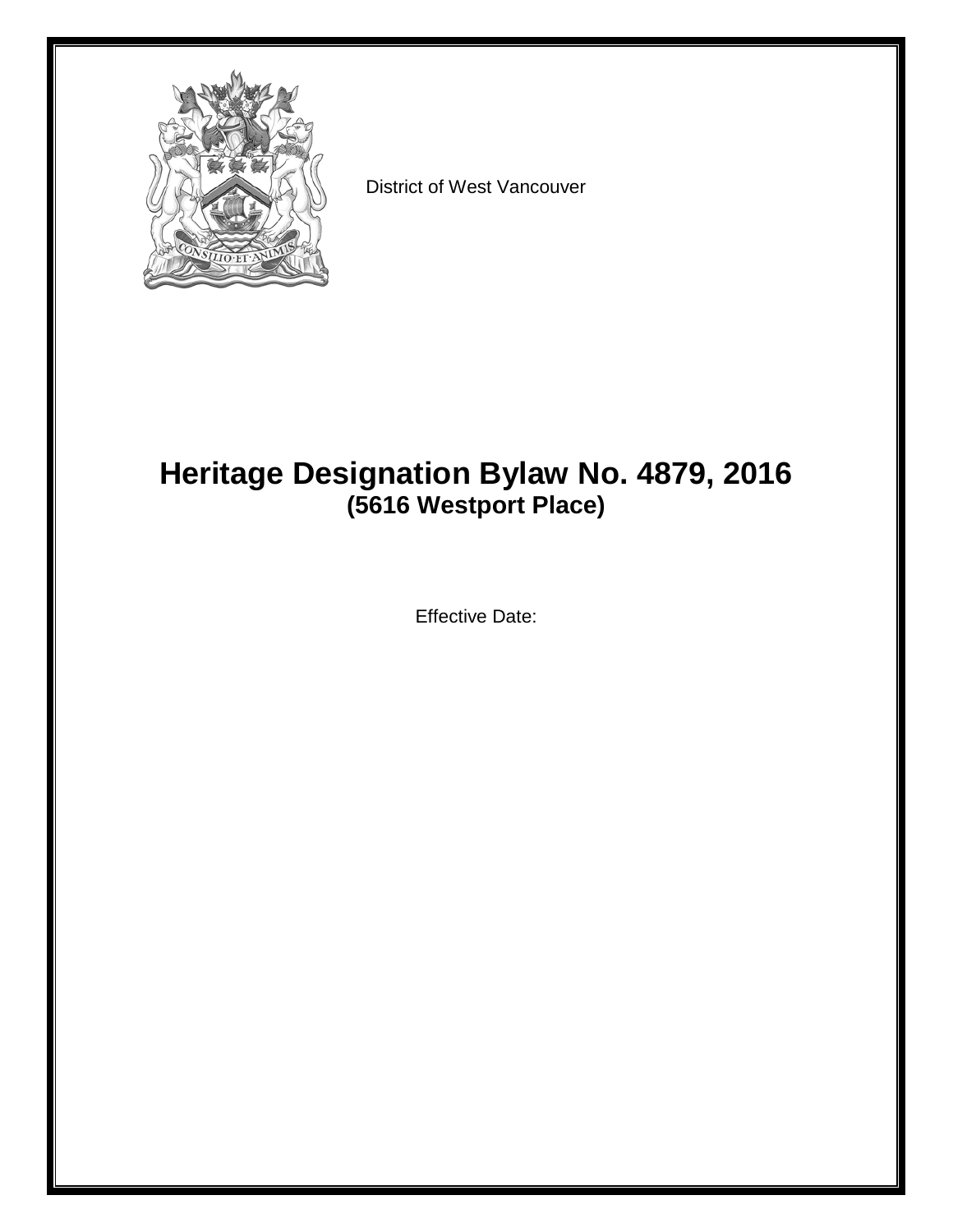# Heritage Designation Bylaw No. 4879, 2016

## **Table of Contents**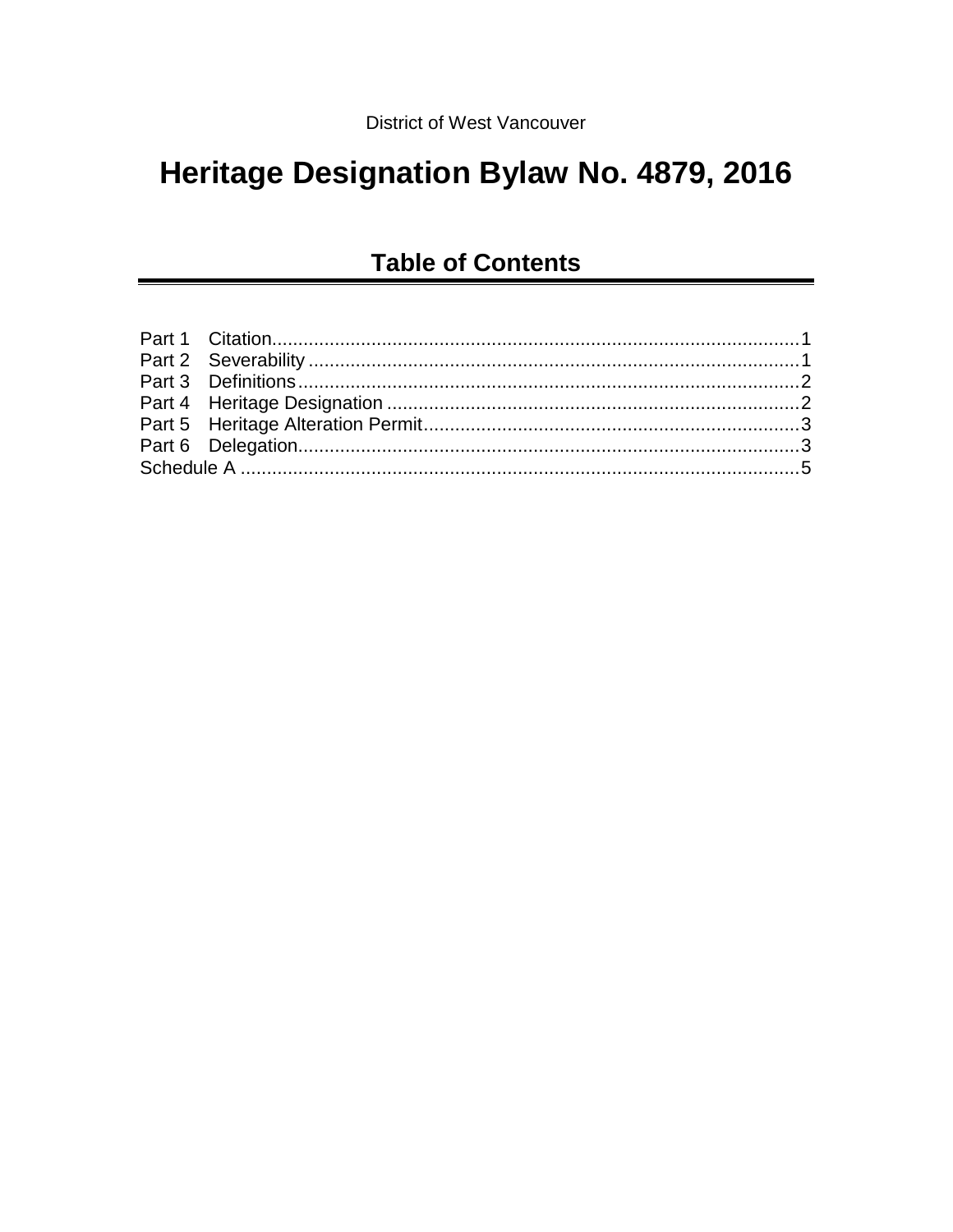District of West Vancouver

# **Heritage Designation Bylaw No. 4879, 2016**

A bylaw to designate 5616 Westport Place as protected heritage property.

WHEREAS the Council of The Corporation of the District of West Vancouver considers that the Sykes Residence located at 5616 Westport Place has heritage value and heritage character, and that the designation of the property is desirable for its conservation; and

WHEREAS the owner of the Property has requested that this bylaw be adopted; and

WHEREAS the owner of the Property has entered into a Heritage Revitalization Agreement with the District pursuant to Section 610 of the *Local Government Act* in which, in return for certain variances of District bylaws that would otherwise prohibit the development in accordance with the owners plans for the Property, the owner has waived any entitlement to compensation to which the owner would be entitled to by section 613 of the *Local Government Act* should the designation effected by this bylaw reduce the market value of the Property;

NOW THEREFORE, the Council of The Corporation of the District of West Vancouver enacts as follows:

### <span id="page-2-0"></span>**Part 1 Citation**

1.1 This bylaw may be cited as "Heritage Designation Bylaw No. 4879, 2016".

### <span id="page-2-1"></span>**Part 2 Severability**

2.1 If a portion of this bylaw is held invalid by a Court of competent jurisdiction, then the invalid portion must be severed and the remainder of this bylaw is deemed to have been adopted without the severed section, subsection, paragraph, subparagraph, clause or phrase.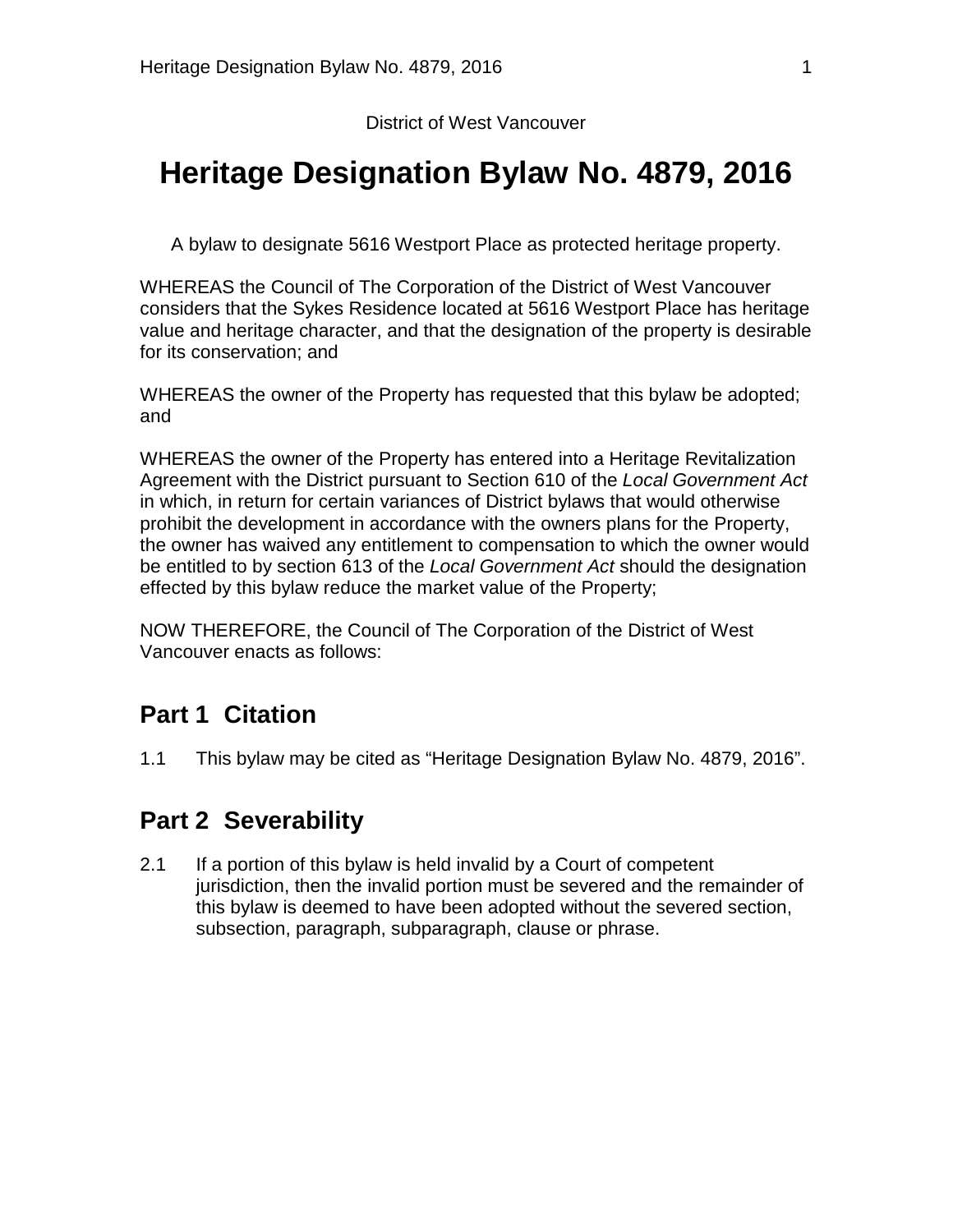### <span id="page-3-0"></span>**Part 3 Definitions**

3.1 In this bylaw:

"Normal Repair" means the replacement of elements of the structure or finishing materials of a building with components that are equivalent to those being replaced in material composition, dimensions and quality, except where the element being replaced is not original to the building in which case a Heritage Alteration Permit is required;

"Property" means that parcel of land in West Vancouver, British Columbia, having a civic address of 5616 Westport Place and a legal description of LOT 4 BLOCK 3 DISTRICT LOT 1374 PLAN 10565 and Parcel Identifier: 009-375-279;

"DBH" means Diameter Breast Height measured 1.4 metres from the ground;

"Sykes Residence Statement of Significance" means the document having that name prepared by Donald Luxton and Associates Inc., and dated November 2014, a copy of which is attached to this Bylaw as Schedule A.

#### <span id="page-3-1"></span>**Part 4 Heritage Designation**

- 4.1 The property having a civic address of 5616 Westport Place and a legal description of LOT 4 BLOCK 3 DISTRICT LOT 1374 PLAN 10565 and Parcel Identifier: 009-375-279 is designated as protected heritage property under section 611 of the *Local Government Act*.
- 4.2 The designation applies to the following:
	- 4.2.1 All aspects of the exterior of the Sykes Residence including without limitation the exterior aspects that are specifically listed as Character Defining Elements of the building in the Sykes Residence Statement of Significance;
	- 4.2.2 Those aspects of the interior of the Sykes Residence that are specifically listed as Character Defining Elements of the building in the Sykes Residence Statement of Significance;
	- 4.2.3 All native trees on the Property having a DBH greater than 25 centimetres; and
	- 4.2.4 Other landscape features identified as Character Defining Elements of the property in the Sykes Residence Statement of Significance.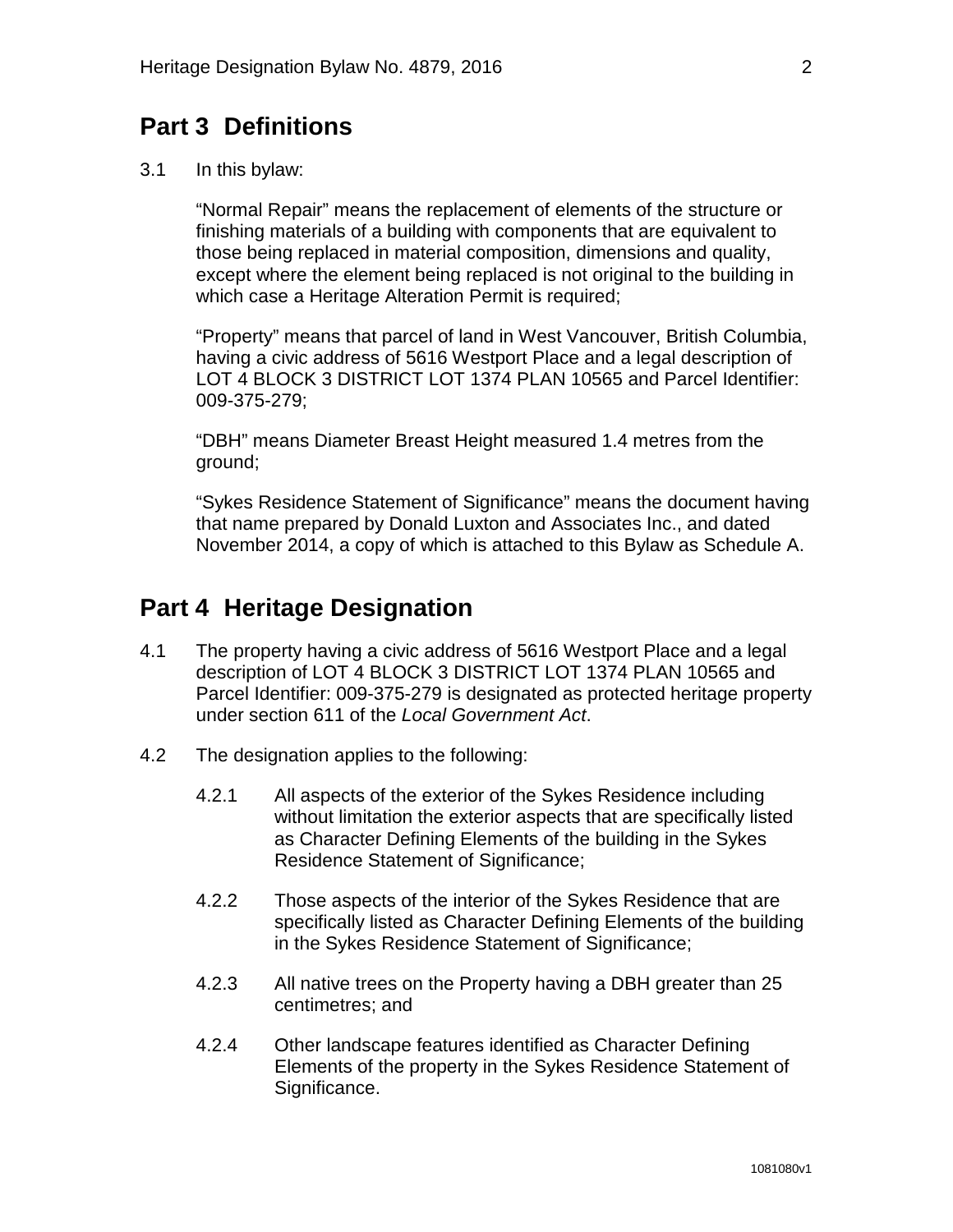### <span id="page-4-0"></span>**Part 5 Heritage Alteration Permit**

- 5.1 All alterations to the elements and features of the Property referred to in section 4.2 require a Heritage Alteration Permit, except:
	- 5.1.1 Normal repair and maintenance of the Sykes Residence carried out in accordance with Heritage Maintenance Bylaw No. 4187, 1999;
	- 5.1.2 The removal or pruning of a native tree which, due to its location, condition, health or any other circumstances, as determined in writing by an Arborist certified by the International Society of Arboriculture, or by the Municipal Arborist, presents an imminent danger of falling and causing injury to a person or damage to property, provided that:
		- (a) the District is notified of the removal or pruning within two business days and that the tree or portion thereof is left on the Property for the District's inspection and instructions as to disposal; and
		- (b) within 24 hours of the date of removal, or in the case of a removal which takes place on a weekend or holiday, on the next business day after the date of removal, apply for a Heritage Alteration Permit for such removal and take all action necessary to obtain issuance of such permit and shall abide by any terms and conditions of the permit, including a requirement to plant replacement trees.

### <span id="page-4-1"></span>**Part 6 Delegation**

6.1 The Council delegates to the Director of Planning and Development Services the authority to issue heritage alteration permits to authorize alterations not otherwise permitted by this bylaw or by Heritage Maintenance Bylaw No. 4187, 1999, provided that the alterations are in the opinion of the Director appropriate to the general period and style of the Sykes Residence and the Property, and do not remove, replace or substantially alter its intact or repairable character defining elements, as identified in the Statement of Significance attached as Schedule A to this bylaw.

### **Schedules**

Schedule A – Statement of Significance for Sykes Residence (5616 Westport Place)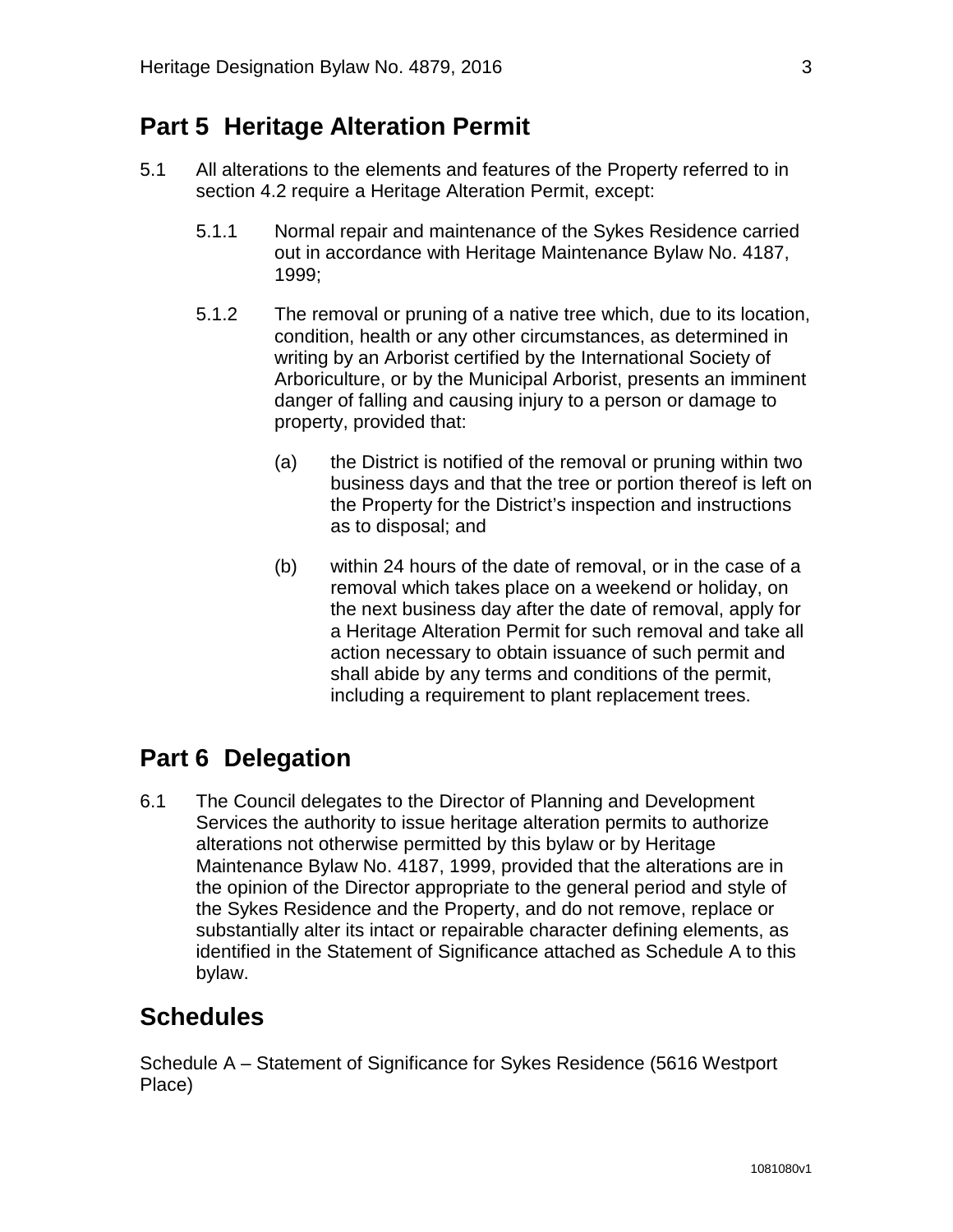READ A FIRST TIME on

PUBLICATION OF NOTICE OF PUBLIC HEARING on

PUBLIC HEARING HELD on

READ A SECOND TIME on

READ A THIRD TIME on

APPROVED by the Minister responsible for the administration of the *Transportation Act* on

ADOPTED by the Council on

Mayor

Municipal Clerk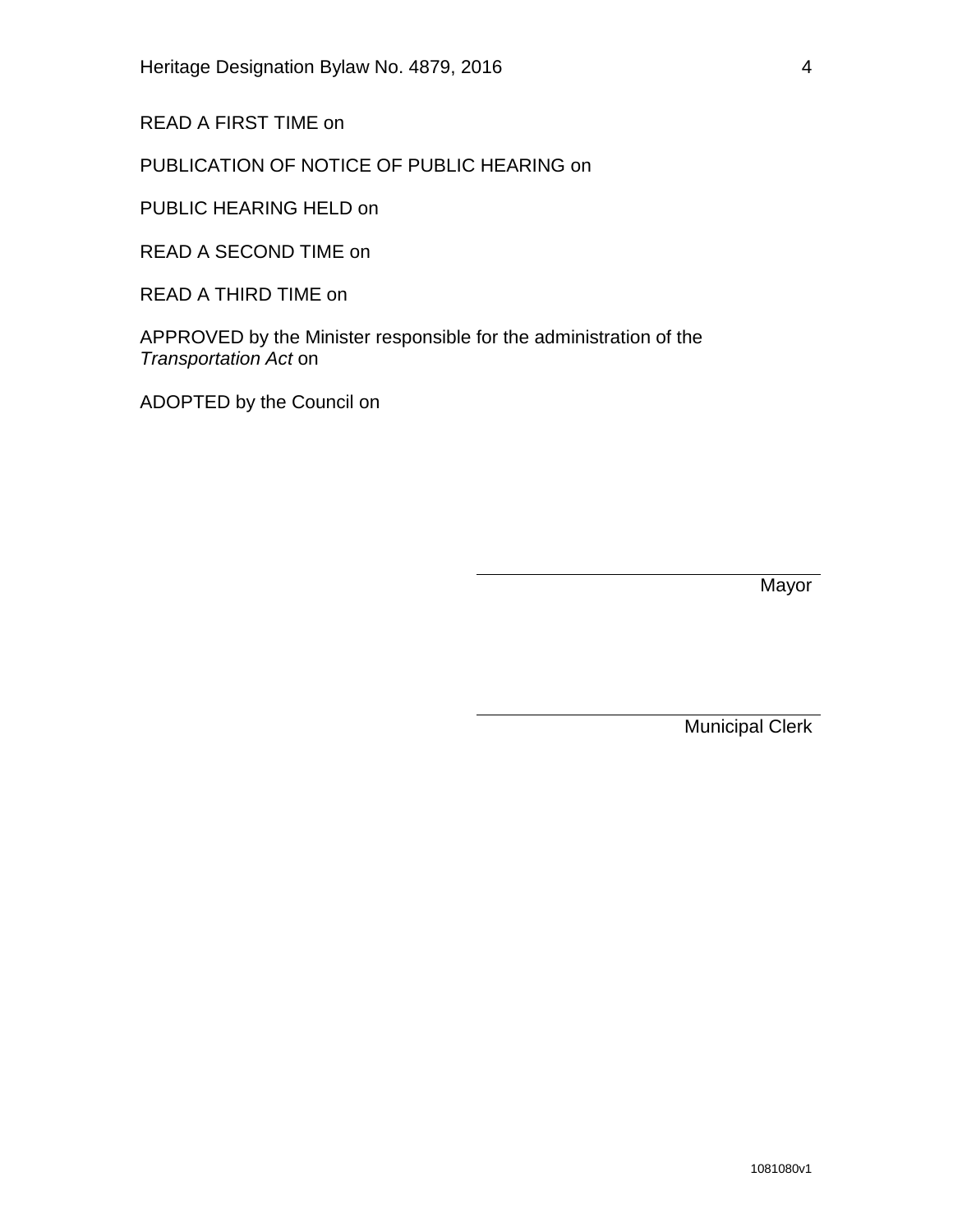#### <span id="page-6-0"></span>**Schedule A STATEMENT OF SIGNIFICANCE FOR SYKES RESIDENCE (5616 WESTPORT PLACE)**

*Prepared by Donald Luxton & Associates Inc., November 2014*

#### **DESCRIPTION OF HISTORIC PLACE**

The Sykes Residence, located at 5616 Westport Place in West Vancouver, is a two-storey house, built into a steep and rugged cliffside. Designed in the West Coast Style of architecture, it features both a flat and round 'spiral helix' roof with wide flaring eaves and exposed beams, vertical V-joint cedar siding, and a curved concrete 'Denstone' block wall. Located on a 20,800 square foot residential lot with south facing views of the Strait of Georgia, Passage Island, and Bowen Island, the Sykes Residence is distinguished by its integration with the natural environment.

#### **HERITAGE VALUE OF THE HISTORIC PLACE**

The Sykes Residence is valued as an outstanding representation of the West Coast Style of modern architecture in West Vancouver. Exemplified by design innovation, advancing architectural technologies, use of natural materials, and sensitive integration with the natural environment, the West Coast Style was prevalent between 1945 and 1970. This was an era of postwar optimism, prosperity, growth and pent-up demand for new housing. Designed by architect Peter Kaffka and constructed in 1964 for Major Paul Sykes and Dorothy Sykes, the house is a fine representation of this new modern architecture, and features exposed beams and a 'spiral helix' roof that emulates the shape of a seashell. The interior of the Sykes Residence features floor-to-ceiling windows that offer unobstructed views and ceilings that follow the curve of the unique roofline and expose its structure. The central chimney, which functions as the heart of the house, connects two unique fireplaces and is formed into the main staircase, creates interior walls, and acts as the primary roof support.

Built on an expansive residential lot, the Sykes Residence is significant for its seamless blend with the natural environment, a hallmark feature of the West Coast Style. Kaffka's design creates an infinite sense of space, which gives the impression that the house is hovering amidst the trees. With southwest-facing views, the Sykes Residence functions as an urban retreat.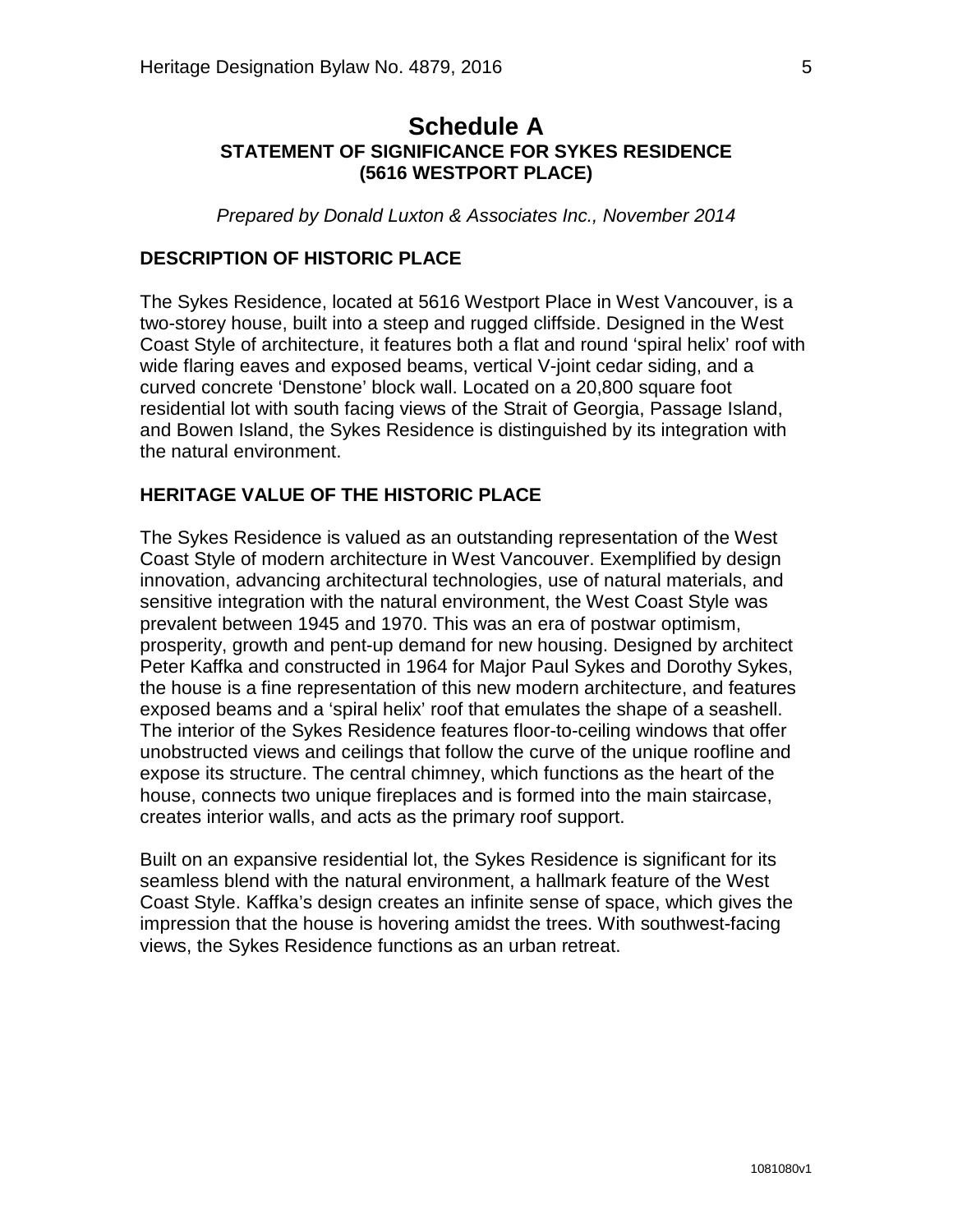The house is also valued for its association with the original owner, astronomer and educator Major Paul Sykes Jr. After giving radio lectures on astronomy and publishing a monthly astronomical column by the age of fourteen, he went on to serve in the United States Air Force during the Second World War. After he earned a physics degree from the University of British Columbia, he rejoined the Air Force and achieved the rank of Major. He was a long time lecturer and administrator in the Physics Department at UBC from the late 1940s until his retirement in 1983. He and his wife owned and occupied this residence upon its completion in 1964 until his passing in 2005.

The house is additionally significant for its association with prominent architect Peter Kaffka (1899-1992), who settled in Vancouver in 1950 after advancing to the position of director of the Budapest planning board, the city where he was from in Hungary. Kaffka is attributed with the design of some of Vancouver's most iconic buildings, including Parkview Towers (1960), the Thea Koerner House (1961) at UBC, which was awarded a Gold Massey Medal for outstanding architecture in Canada, and the Imperial Tower (1962), which upon completion, was the tallest building in Western Canada. Kaffka designed several West Coast Style houses in both West and North Vancouver and was recognized for his experimental nature and his ability to combine design and function. Kaffka viewed each project as an opportunity to amalgamate the natural and built environments, while utilizing creative design, and the Sykes Residence remains a testament to his exceptional design skills.

#### **CHARACTER DEFINING ELEMENTS**

Key elements that define the heritage character of the Sykes Residence include its:

#### EXTERIOR ELEMENTS

- Setting amongst mature vegetation on a large lot, with expansive and unobstructed views southwest to the Strait of Georgia and Passage, and Bowen Islands;
- Residential form, scale and massing as expressed by its two storey plan, one storey visible at the entry way and tow storey height visible from the rear facade;
- Flat and 'spriral helix' roof, exposed beams, and horizontal, asymmetrical massing;
- Concrete construction with vertical V-joint cedar siding and curved concrete 'Denstone' block wall and chimney;
- West Coast Style details such as the use of local materials, the solid wood front door, the flat roof of the east facade and the 'spiral helix' roof of the west facade, all sides featuring wide flaring eaves and exposed wooden beams, smooth wall surfaces, windows set flush with the outer wall plane, and the relationship between the interior and exterior spaces;